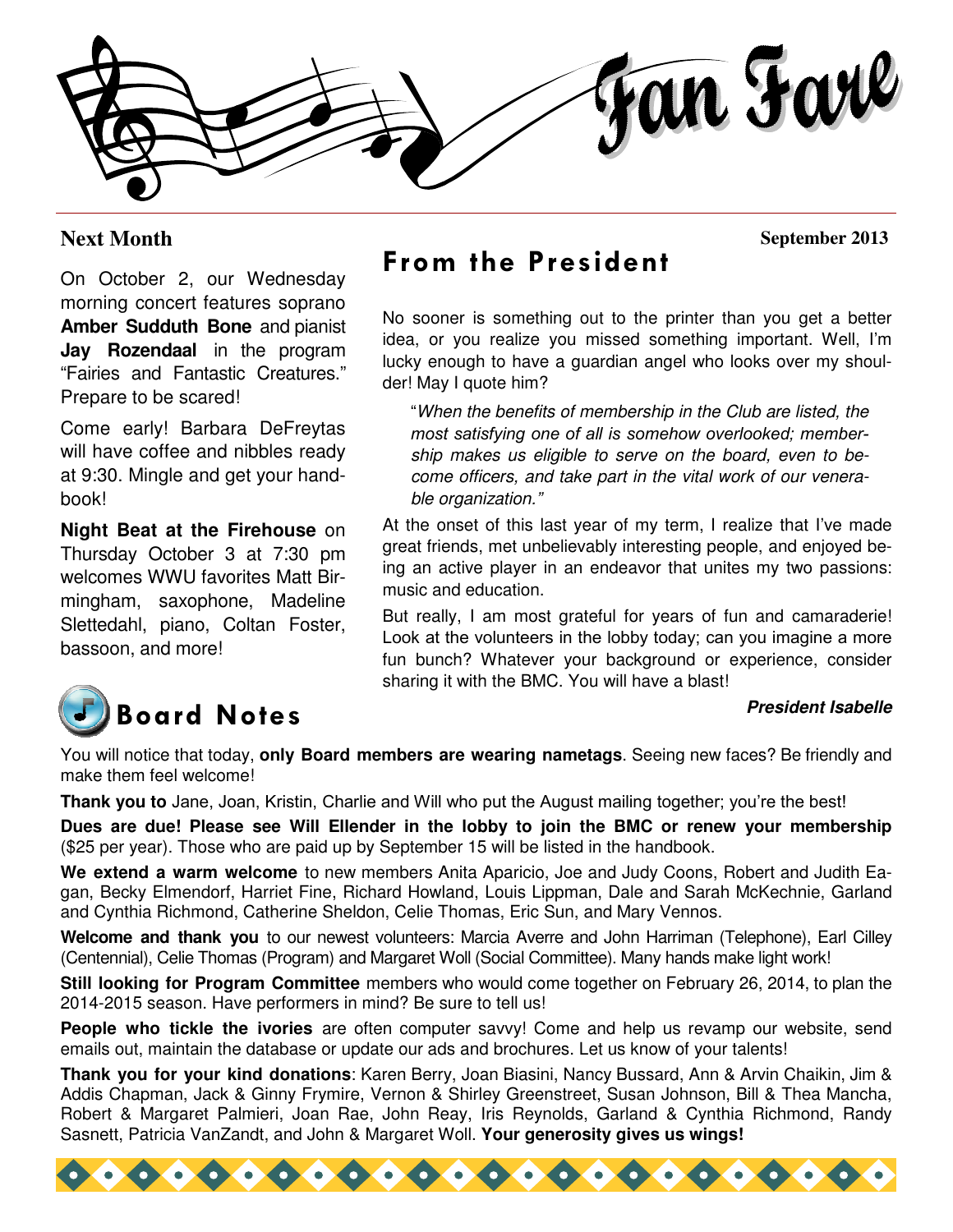### **Honoring an exceptional BMC supporter**



**Hélène Denhez Minari** was born in Montreal and was raised speaking French. After graduating from nursing school and working for a few years, she married and moved to New York City. Hélène and Bruno raised their two children as well as Bruno's two other children in Florida, traveling frequently to Europe, especially Italy. Upon their move to Bellingham in 1986, Hélène immediately became active in the Bellingham Music Club, serving in many capacities, including Chairperson of the Social Committee, President from 1993 until 1998, and member of the Board until 2012. As an enthusiast of everything cultural, Hélène also volunteers with the Whatcom Museum Guild since coming to the Northwest. She has four grandchildren, five step grandchildren and two step great-grandchildren.

# **Upcoming Events**

The Jazz Project and the Port of Bellingham present the third annual **Bellwether Jazz Festival** at Tom Glenn Common at Bellwether on the Bay on **Saturday, September 7, 1 to 7 pm**. Blues Union, Gail Pettis Quartet, Christopher Woitach Quartet, and Jovino Santos Neto will perform outdoors beginning at 1:00 pm at the park. The Festival is free and open to all ages. Beer and Wine Garden \$5 fee includes your first beverage.

**Miniatures and Masterpieces - Take Two**. Pianist **Kay Zavislak** with special guest, composer/pianist **Victoria Ebel-Sabo**, perform music by Bach, Schumann, Ebel-Sabo, Schubert, and Kabalevsky on Sunday, September 15, 3:00 pm - Firehouse Performing Arts Center, 1314 Harris Ave. \$5-15. Call 360-671-6104 or visit bellinghamhouseconcerts.com for more information and tickets.

**The Skagit Opera** is proud to open its 10th Anniversary Season and celebrate Verdi's 100th birthday with his masterpiece, **Rigoletto** on **October 11, 13, 18 and 20**. Shows are at 7:30 pm on Fridays, and at 2:00 pm on Sundays. Visit skagitopera.org for more information; tickets are on sale now at www.mcintyrehall.org or (360) 416-7727. Following Rigoletto is Johann Strauss' comedy, Die Fledermaus in February and March 2014.



#### Complimentary Tickets - Did you fill out your entry stub?



Sydney Harbor is ablaze with a new kind of spectacle featuring one of the most popular operas of all time, Carmen. This glittering new production brings all the drama and passion of Bizet's opera to a magical stage under the stars, with the Sydney skyline as its back drop. **Carmen** tells the story of the naive soldier Don José who falls under the spell of Carmen, an alluring gypsy. Bizet's rousing overture, soaring arias and heart-stirring choruses conjure a world of desire, defiance and, ultimately, doom. Sydney Morning Herald raves: Dmytro Popov is a "superb" Don José and the "scintillating" Rinat Shaham stars as the glamorous gypsy (The Australian). At the **Pickford Film Center, Sunday, September 22, at 11 am.** Again, the BMC extends heartfelt thanks to **PFC Program Director, Michael Falter**.

#### **Bits and Pieces**

**Call it shameless commerce!** Louis Lippman (who will play for us with Millie and the Mentshn in June) recently retired after teaching experimental psychology at WWU for 42 years... just enough time to write 175 original stories, each ending with a pun (or spoonerism!). A good read aimed at the sophisticated lover of language who is acquainted with familiar phrases, clichés, and aphorisms. Go to amazon.com or CreateSpace to get your copy of "Wince A Pun on Thyme - Scientifically Crafted Tales".



**For more information about the BMC, visit our website www. bellinghammusicclub.org**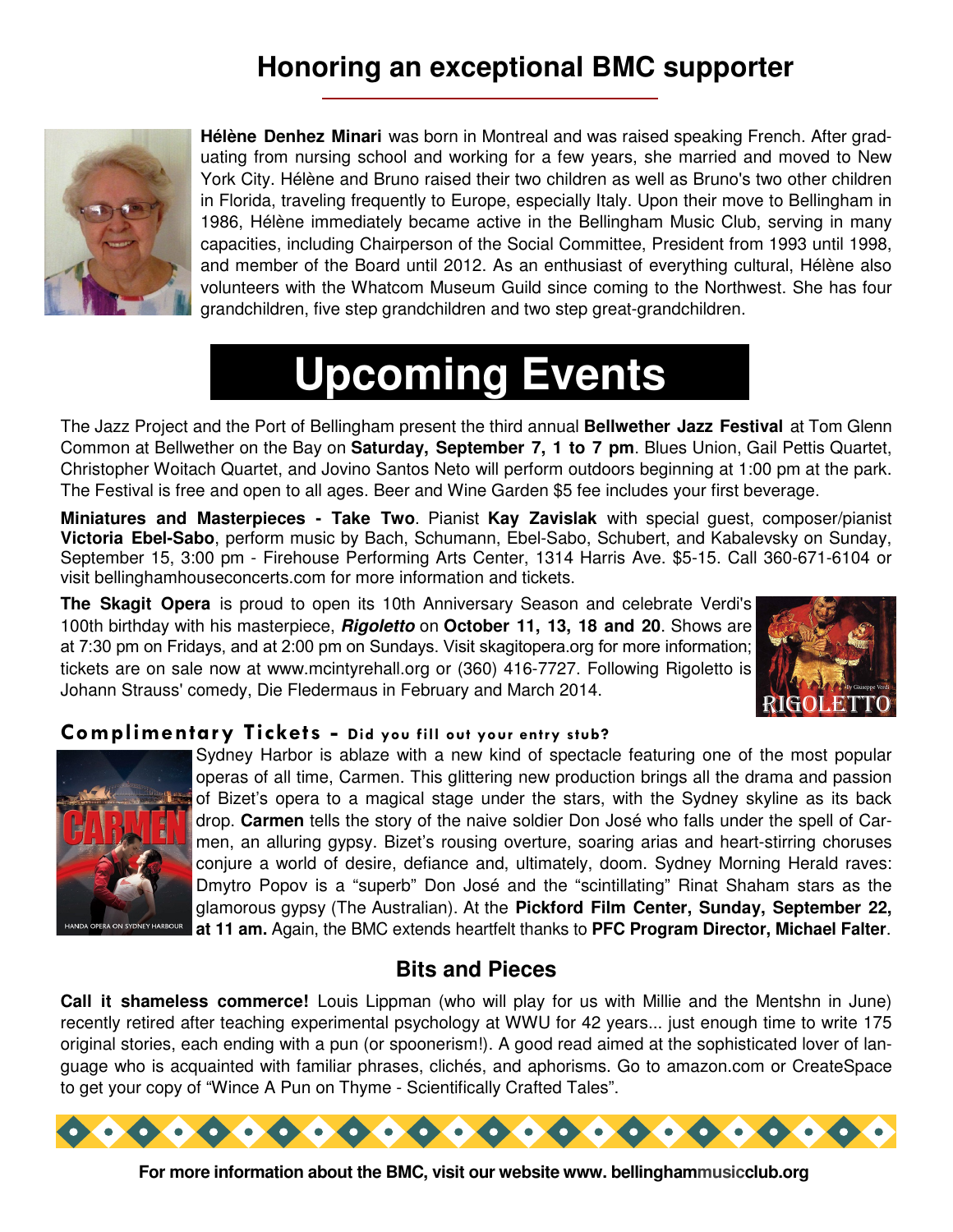

## Nancy Bussard presents Pianist

## **Cole Anderson**

PROGRAM

Sonata in B-flat Minor, Op. 35 Frédéric Chopin

- I. Grave Doppio movimento (1810-1849)
- II. Scherzo
- III. Marche funèbre: Lento
- IV. Finale: Presto

Barcarolle in F-sharp Major, Op. 60 Frédéric Chopin

Nocturne in E Major, Op. 62 No. 2 Frédéric Chopin

*Page 3* 

Waltz from Faust Charles Gounod / Franz Liszt (1818-1893) (1811-1886)



Bellingham Music Club Wednesday, September 4, 2013, 10:30 a.m.

> **Contributions or corrections? Contact the Newsletter Editor: Barbara Hudson at barbi0101@yahoo.com**